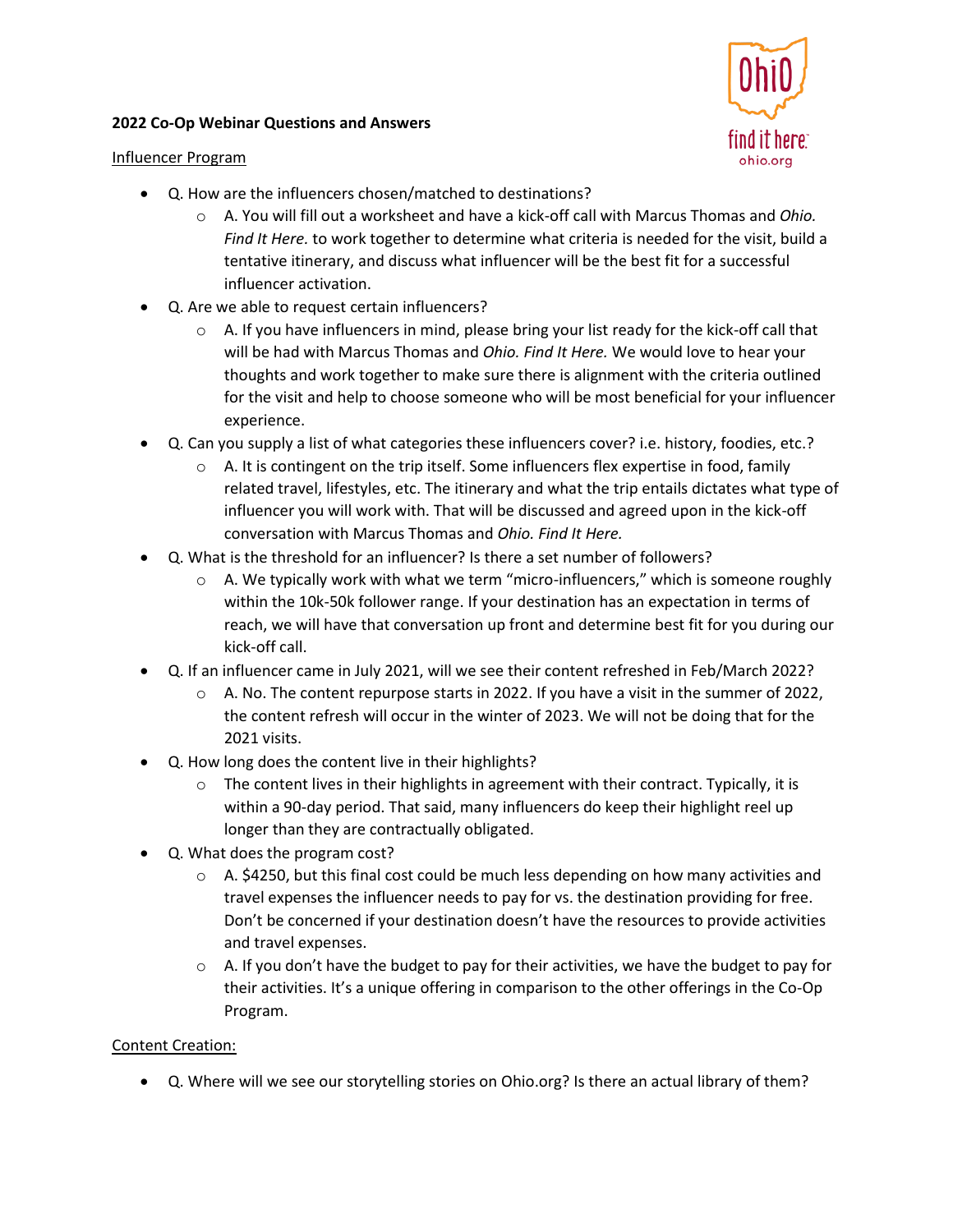

o A. There are quite a few stories already on the website! *Ohio. Find It Here.* is committed to using partner content in their marketing, whether it is on the website itself or shared on social media. If you are interested in learning more about your own destination's content and how it will be shared, please reach out to [lauren.seckel@development.ohio.gov](mailto:lauren.seckel@development.ohio.gov)

- Q. What portion of the Storytelling and Photography package with GLP is ad spend?
	- $\circ$  A. It depends on the package you select. If you are doing a Tier 2 Storytelling package without an influencer visit, the Facebook ad is \$3000. If you are doing Tier 1 Storytelling package that includes an influencer visit, it is \$3000 for the Facebook ad and \$3000 for the influencer boost on Instagram as well, equating \$6000 total. These costs are built into the fixed Storytelling package price.
- Q. If we end up not being able to afford photography but we do our own local shoot and send TourismOhio our photos, will they have the same chance to make it on the TourismOhio website and TourismOhio publications?
	- o A. It is not guaranteed that this will happen, but there are times when *Ohio. Find It Here.* may reach out looking for photos that may not have been created in the Co-Op. Please keep in mind that if you do use a photo outside of this program, all the proper permissions must be received from the photographer so the state can use them.
- Q. Is it possible to still do a video in 2021?
	- $\circ$  A. No. The selection process for 2021 is closed and we are only accepting new selections for 2022.

# Paid Search:

- Q. What is the threshold on paid search for conversion tracking?
	- $\circ$  A. \$500 a month
- Q. Question on the \$500 a month conversion tracking combo: does that need to be for all 12 months, or can we limit the \$500 spend to our open season?
	- $\circ$  A. We can work with you during your open season and it does not have to be for all 12 months. If you are spending \$500 on average, we will work with you to set up conversion tracking. If your in-season campaigns are spending that amount, we are happy to work with you and set that up. This is also a discussion you will have during your onboarding call in addition to keywords set up and campaign details.

# YouTube:

- Q. Do we provide the :30 or :15 commercial for YouTube?
	- $\circ$  A. It can be both, depending on your selection. The recommended ad length for nonskippable ads is :15. The recommended ad length for skippable ads is :30.
- Q. Do we provide the creative for YouTube?
	- o A. Yes. You will need to create the video and upload it onto your YouTube channel to have it promoted. You may use a video that you created through participation in the coop program.
- Q. How many months are required for YouTube?
	- $\circ$  A. There is no minimum. You can do one month or a couple weeks. As long as your minimum investment is \$1000, we can customize the dates of your YouTube flights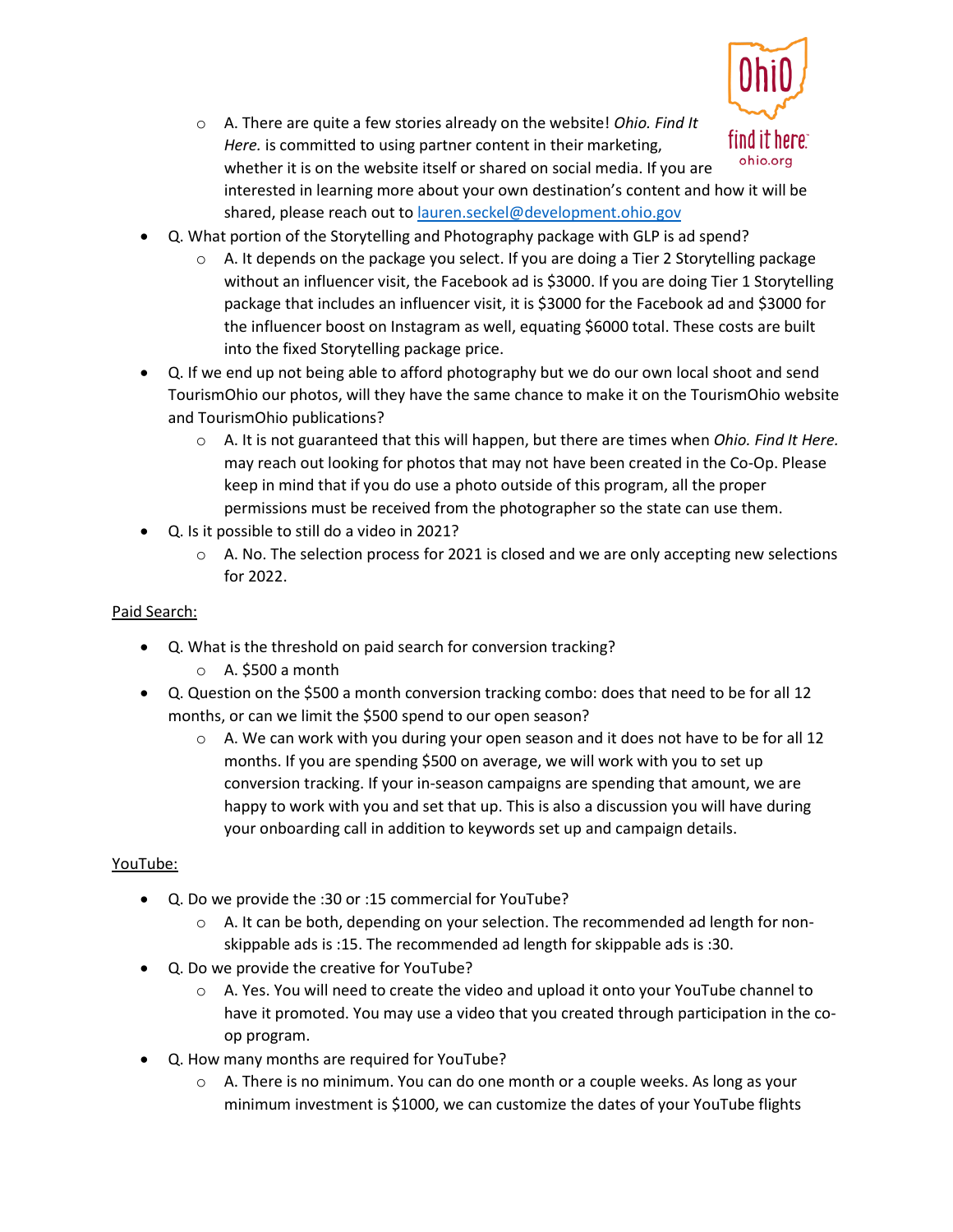# Digital Advertising



- Q. What is CTV?
	- $\circ$  A. CTV stands for Connected TV and will be through Smart TVs with apps such as Roku or Hulu. Any commercials that are played on those apps are CTV. OTT stands for Over the Top and is for any device that is not built directly into the TV. Examples include devices such as a Firestick, Apple TV, or even an Xbox or PlayStation. If commercials are seen via one of those, it is considered OTT. CTV and OTT are digital ads and have to be placed through the apps. This is in contrast to linear TV where you are buying broadcast TV.

# eBlasts:

- Q. What is the audience for eBlasts? All in Ohio? Midwest?
	- $\circ$  A. We are in 17 markets both in-state and out-of-state. They include the following: Cleveland, Cincinnati, Columbus, Dayton, Lima, Toledo, Youngstown, Zanesville, Indianapolis, Detroit, Ft. Wayne, Louisville, Charleston, Lansing, Wheeling, Parkersburg, and Pittsburgh.
- Are the TravelSpike eBlasts just your organization or up to 4-5 attractions in an email?
	- $\circ$  A. eBlasts include your organization as well as 4-5 participating businesses

# Ad Selection Process

- Q. How will we make selections if not through the portal?
	- $\circ$  A. We are using an interactive PDF that partners can fill out and send back to [Rachel.wright@mtllc.com](mailto:Rachel.wright@mtllc.com) by November 19<sup>th</sup>.
- Q. When does the selection form open/start?
	- $\circ$  A. October 15<sup>th</sup>
- Q. When does the selection period close?
	- $\circ$  A. November 19<sup>th</sup>
- Q. Can you talk more about the planning sessions, do you start with a form that we fill out to confirm goals of campaign? What other questions will you ask?
	- $\circ$  A. That is correct. We will send you a questionnaire that you will be asked to fill out ahead of time and return to Marcus Thomas. Questions will surround budget, goals and objectives, and what channels will be a good fit for your Co-Op ad selections.
- Q. Are the planning services to help identify markets included in the packaging or does that service come out of the matching budget?
	- $\circ$  A. The planning services are meant to be a deep dive into your goals, objectives, target audiences, markets, etc. that will help make the most of your program. These sessions are considered an added benefit to participating in the program and are no additional cost to you.

# Co-Op Portal:

- Q. What is the preferred browser?
	- o A. Google Chrome and Microsoft Edge are the browsers we recommend.
- Q. Can you kindly provide proof of play with all invoices via the new portal?